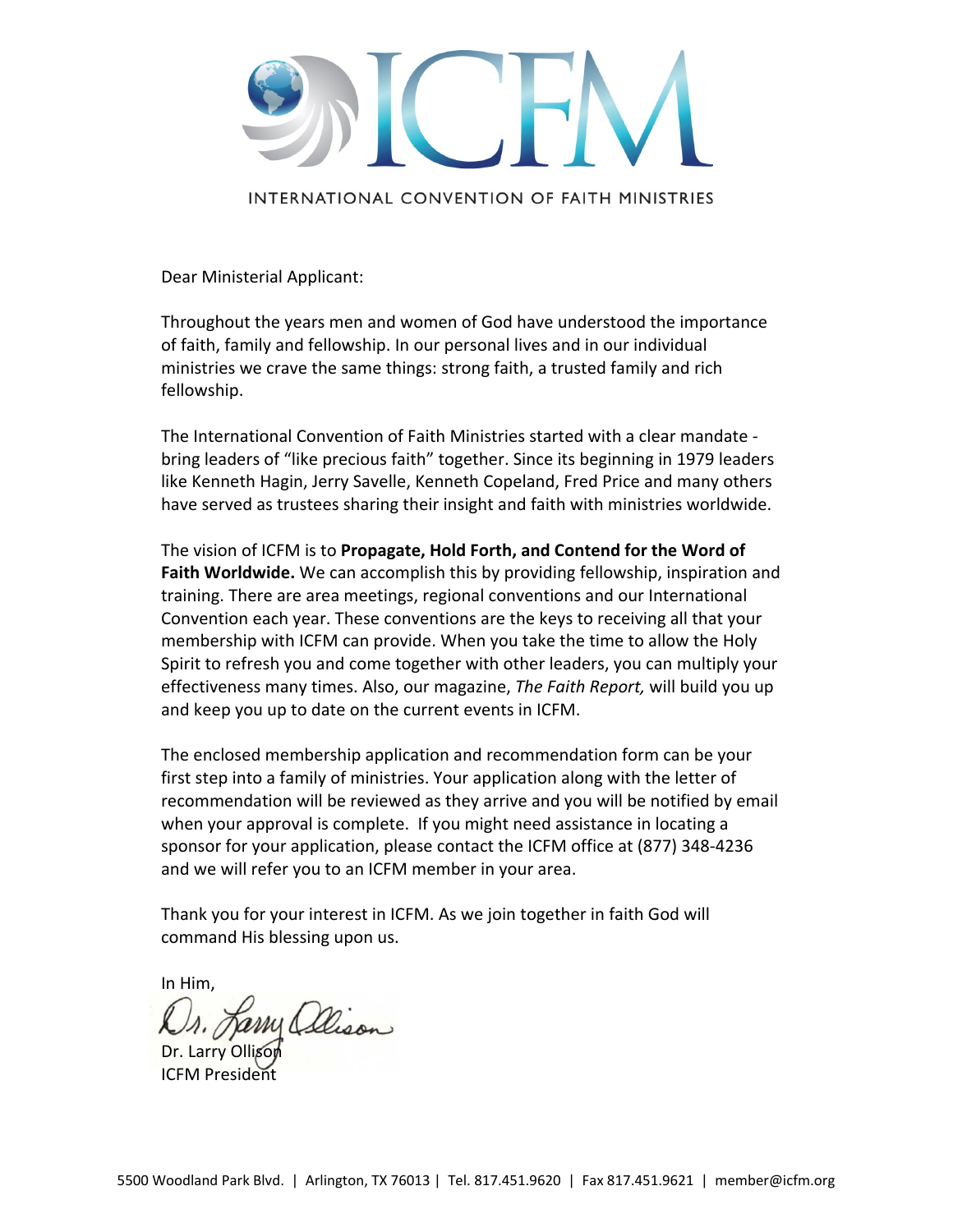| Fee<br>Appr<br>Card<br>Cert<br>No.                                                                                                                                                                                                                                                                                                                                                                                                                                                                                                                                                                                                                                                                                                                                                                                                                                                                                                                                                                                                                                                                                                                                                                                                                                                                                                                                                                                                  | For Office Use:<br>Rec'd ______________ | <b>MEMBERSHIP APPLICATION</b><br><b>INTERNATIONAL CONVENTION</b><br>OF FAITH MINISTRIES, INC.<br>5500 Woodland Park Blvd.<br>Arlington, Texas 76013 | <b>PLEASE</b><br><b>ATTACH</b><br><b>PHOTO</b><br><b>HERE</b> |  |  |  |
|-------------------------------------------------------------------------------------------------------------------------------------------------------------------------------------------------------------------------------------------------------------------------------------------------------------------------------------------------------------------------------------------------------------------------------------------------------------------------------------------------------------------------------------------------------------------------------------------------------------------------------------------------------------------------------------------------------------------------------------------------------------------------------------------------------------------------------------------------------------------------------------------------------------------------------------------------------------------------------------------------------------------------------------------------------------------------------------------------------------------------------------------------------------------------------------------------------------------------------------------------------------------------------------------------------------------------------------------------------------------------------------------------------------------------------------|-----------------------------------------|-----------------------------------------------------------------------------------------------------------------------------------------------------|---------------------------------------------------------------|--|--|--|
| 1 <sub>1</sub><br>Fill out both sides of the application completely. Be sure to sign it and attach a recent photo for identification<br>purposes. (Snapshots are acceptable.)<br>Send or give the sponsor recommendation form and envelope to the person who will recommend you. Ask them<br>2.<br>to mail it back to the ICFM office. The sponsor form must be submitted by a current member of ICFM.<br>Enclose a copy of your current license and/or ordination certificates, as well as a wallet card if available.<br>3.<br>Enclose an initial application fee with this application. The application fee is pro-rated according to the date when<br>4.<br>submitted:<br>□ \$150 March/April/May □ \$112.50 June/July/Aug □ \$75 Sept/Oct/Nov □ \$187.50 Dec/Jan/Feb<br>ICFM membership is renewable each February for a fee of \$150.00 member/\$50 spouse (U.S. funds).<br>Applications submitted in Dec/Jan/Feb will receive membership through the following membership year.<br>This fee is non-refundable despite acceptance or rejection and all forms and information are property of ICFM.<br>An applicant's spouse may apply for membership at a reduced fee. A separate application for the spouse and<br>credentials are required. The spouse application fees are as follows (pro-rated according to the quarter):<br>□ \$50 March/April/May  □ \$37.50 June/July/Aug  □ \$25 Sept/Oct/Nov  □ \$62.50 Dec/Jan/Feb |                                         |                                                                                                                                                     |                                                               |  |  |  |
| $\Box$ Rev.                                                                                                                                                                                                                                                                                                                                                                                                                                                                                                                                                                                                                                                                                                                                                                                                                                                                                                                                                                                                                                                                                                                                                                                                                                                                                                                                                                                                                         |                                         | □ Pastor □ Dr. □ Min. □ Mr. □ Mrs. □ Ms.                                                                                                            | Date of Application_________________                          |  |  |  |
|                                                                                                                                                                                                                                                                                                                                                                                                                                                                                                                                                                                                                                                                                                                                                                                                                                                                                                                                                                                                                                                                                                                                                                                                                                                                                                                                                                                                                                     |                                         |                                                                                                                                                     |                                                               |  |  |  |
|                                                                                                                                                                                                                                                                                                                                                                                                                                                                                                                                                                                                                                                                                                                                                                                                                                                                                                                                                                                                                                                                                                                                                                                                                                                                                                                                                                                                                                     |                                         |                                                                                                                                                     |                                                               |  |  |  |
|                                                                                                                                                                                                                                                                                                                                                                                                                                                                                                                                                                                                                                                                                                                                                                                                                                                                                                                                                                                                                                                                                                                                                                                                                                                                                                                                                                                                                                     |                                         |                                                                                                                                                     |                                                               |  |  |  |
|                                                                                                                                                                                                                                                                                                                                                                                                                                                                                                                                                                                                                                                                                                                                                                                                                                                                                                                                                                                                                                                                                                                                                                                                                                                                                                                                                                                                                                     |                                         |                                                                                                                                                     |                                                               |  |  |  |
| $City_$                                                                                                                                                                                                                                                                                                                                                                                                                                                                                                                                                                                                                                                                                                                                                                                                                                                                                                                                                                                                                                                                                                                                                                                                                                                                                                                                                                                                                             |                                         |                                                                                                                                                     |                                                               |  |  |  |
|                                                                                                                                                                                                                                                                                                                                                                                                                                                                                                                                                                                                                                                                                                                                                                                                                                                                                                                                                                                                                                                                                                                                                                                                                                                                                                                                                                                                                                     |                                         |                                                                                                                                                     |                                                               |  |  |  |
|                                                                                                                                                                                                                                                                                                                                                                                                                                                                                                                                                                                                                                                                                                                                                                                                                                                                                                                                                                                                                                                                                                                                                                                                                                                                                                                                                                                                                                     |                                         |                                                                                                                                                     |                                                               |  |  |  |
|                                                                                                                                                                                                                                                                                                                                                                                                                                                                                                                                                                                                                                                                                                                                                                                                                                                                                                                                                                                                                                                                                                                                                                                                                                                                                                                                                                                                                                     |                                         |                                                                                                                                                     |                                                               |  |  |  |
|                                                                                                                                                                                                                                                                                                                                                                                                                                                                                                                                                                                                                                                                                                                                                                                                                                                                                                                                                                                                                                                                                                                                                                                                                                                                                                                                                                                                                                     |                                         |                                                                                                                                                     |                                                               |  |  |  |
| When Were You Born Again? _________________ When Were You Filled with the Holy Spirit? ______________________                                                                                                                                                                                                                                                                                                                                                                                                                                                                                                                                                                                                                                                                                                                                                                                                                                                                                                                                                                                                                                                                                                                                                                                                                                                                                                                       |                                         |                                                                                                                                                     |                                                               |  |  |  |
|                                                                                                                                                                                                                                                                                                                                                                                                                                                                                                                                                                                                                                                                                                                                                                                                                                                                                                                                                                                                                                                                                                                                                                                                                                                                                                                                                                                                                                     |                                         | Single_______ Married (date)____________________ Divorced (date)_________________ Remarried (date)____________                                      |                                                               |  |  |  |
|                                                                                                                                                                                                                                                                                                                                                                                                                                                                                                                                                                                                                                                                                                                                                                                                                                                                                                                                                                                                                                                                                                                                                                                                                                                                                                                                                                                                                                     |                                         |                                                                                                                                                     |                                                               |  |  |  |
|                                                                                                                                                                                                                                                                                                                                                                                                                                                                                                                                                                                                                                                                                                                                                                                                                                                                                                                                                                                                                                                                                                                                                                                                                                                                                                                                                                                                                                     |                                         |                                                                                                                                                     |                                                               |  |  |  |
|                                                                                                                                                                                                                                                                                                                                                                                                                                                                                                                                                                                                                                                                                                                                                                                                                                                                                                                                                                                                                                                                                                                                                                                                                                                                                                                                                                                                                                     | <b>Current Ministerial Status:</b>      |                                                                                                                                                     |                                                               |  |  |  |
|                                                                                                                                                                                                                                                                                                                                                                                                                                                                                                                                                                                                                                                                                                                                                                                                                                                                                                                                                                                                                                                                                                                                                                                                                                                                                                                                                                                                                                     |                                         |                                                                                                                                                     |                                                               |  |  |  |
|                                                                                                                                                                                                                                                                                                                                                                                                                                                                                                                                                                                                                                                                                                                                                                                                                                                                                                                                                                                                                                                                                                                                                                                                                                                                                                                                                                                                                                     |                                         |                                                                                                                                                     |                                                               |  |  |  |
|                                                                                                                                                                                                                                                                                                                                                                                                                                                                                                                                                                                                                                                                                                                                                                                                                                                                                                                                                                                                                                                                                                                                                                                                                                                                                                                                                                                                                                     |                                         |                                                                                                                                                     |                                                               |  |  |  |
|                                                                                                                                                                                                                                                                                                                                                                                                                                                                                                                                                                                                                                                                                                                                                                                                                                                                                                                                                                                                                                                                                                                                                                                                                                                                                                                                                                                                                                     |                                         |                                                                                                                                                     |                                                               |  |  |  |
|                                                                                                                                                                                                                                                                                                                                                                                                                                                                                                                                                                                                                                                                                                                                                                                                                                                                                                                                                                                                                                                                                                                                                                                                                                                                                                                                                                                                                                     |                                         | What Church, Fellowship or Organization have you previously carried ministerial papers with? ___________________                                    |                                                               |  |  |  |

\_\_\_\_\_\_\_\_\_\_\_\_\_\_\_\_\_\_\_\_\_\_\_\_\_\_\_\_\_\_\_\_\_\_\_\_\_\_\_\_\_\_\_\_\_\_\_\_\_\_\_\_\_\_\_\_\_\_\_\_\_\_\_\_\_\_\_\_\_\_\_\_\_\_\_\_\_\_\_\_\_\_\_\_\_\_\_\_\_\_\_\_\_\_\_\_\_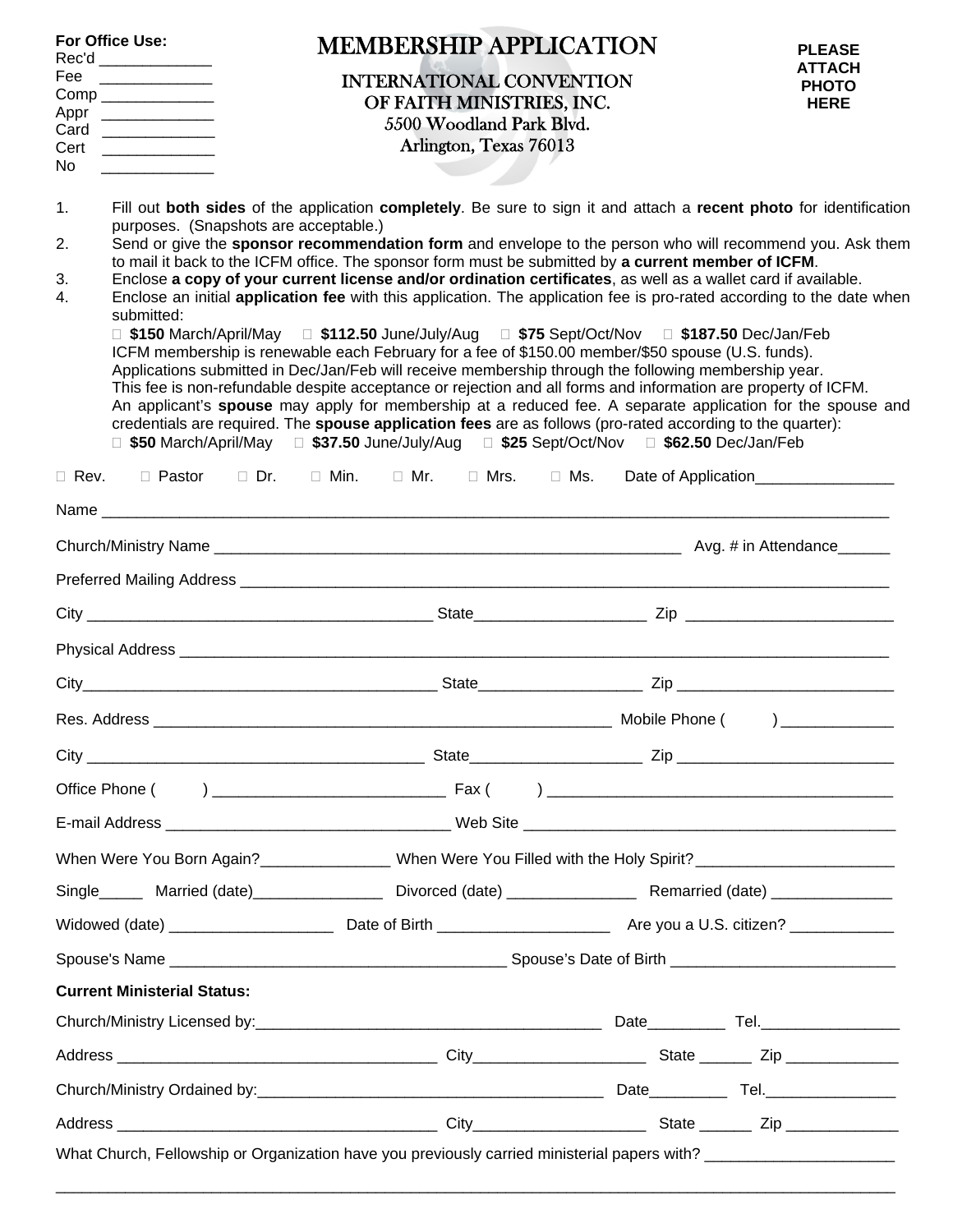## **LICENSING AND ORDINATION POLICY**

ICFM licenses and ordains ministers. Please contact the ICFM office for additional information on licensing and ordination. Any minister joining ICFM must indicate what church or denomination has granted his/her current license or ordination. The membership committee reserves the right to require a personal appearance of the applicant before determination is given.

| Please check current ministry function(s):                                                                                                                     |                                                      |                                                        |
|----------------------------------------------------------------------------------------------------------------------------------------------------------------|------------------------------------------------------|--------------------------------------------------------|
| AD - Administrator (Church/School/Camp)<br>□<br>AM - Associate Minister<br>$\Box$                                                                              | □ MC - Military Chaplain<br>□ MI - Missionary        | □ SM - Singles Minister<br>□ ST - Bible School Student |
| AP - Apostle<br>$\Box$                                                                                                                                         | □ MM - Music Minister                                | □ TE - Teacher                                         |
| AS - Assistant or Associate Pastor<br>$\Box$                                                                                                                   | D PA - Pastor                                        | □ YM - Youth/Young Adult Minister                      |
| <b>CM</b> - Children's Minister<br>$\Box$                                                                                                                      | □ PC - Police Chaplain                               | $\Box$ OT – Other (* Explain below)                    |
| EV - Evangelist<br>$\Box$<br>HC - Hospital Chaplain<br>$\Box$                                                                                                  | □ PM - Prison/Jail Minister<br><b>D</b> PR - Prophet |                                                        |
|                                                                                                                                                                |                                                      |                                                        |
| Ministerial Activity: $\square$ Full-Time $\square$ Part-Time                                                                                                  | □ Inactive                                           | □ Retired                                              |
| List schools (Bible, trade, correspondence, college) and year of completion: _________________________________                                                 |                                                      |                                                        |
| Other preparations or experience (churches pioneered or pastored, evangelistic meetings, etc.): _________________                                              |                                                      |                                                        |
|                                                                                                                                                                |                                                      |                                                        |
|                                                                                                                                                                |                                                      |                                                        |
| Have you ever been charged with, convicted of, or pled no contest to any crime? ______________________________                                                 |                                                      |                                                        |
|                                                                                                                                                                |                                                      |                                                        |
|                                                                                                                                                                |                                                      |                                                        |
| ICFM does not accept nor approve membership applications from an individual who is a registered sex offender or who has<br>a felony sexual assault conviction. |                                                      |                                                        |
| Name and address of sponsor who will submit recommendation:                                                                                                    |                                                      |                                                        |
|                                                                                                                                                                |                                                      |                                                        |
| Names, addresses and phone numbers for two (2) additional personal references:                                                                                 |                                                      |                                                        |
|                                                                                                                                                                |                                                      |                                                        |
|                                                                                                                                                                |                                                      |                                                        |
| □ I understand that by joining I will adhere to the ICFM Statement of Faith (available for review on the ICFM website).                                        |                                                      |                                                        |
|                                                                                                                                                                |                                                      |                                                        |
|                                                                                                                                                                |                                                      |                                                        |
| Check your payment option:                                                                                                                                     |                                                      |                                                        |
| □ Enclosed is my check for \$__________.                                                                                                                       |                                                      |                                                        |
| □ Please charge my credit card (Mastercard, Visa, American Express, Discover) in the amount of \$                                                              |                                                      |                                                        |
| Payment of the application fee may be made in 4 monthly credit card installments.                                                                              |                                                      |                                                        |
|                                                                                                                                                                |                                                      |                                                        |
| Account Number:                                                                                                                                                |                                                      |                                                        |